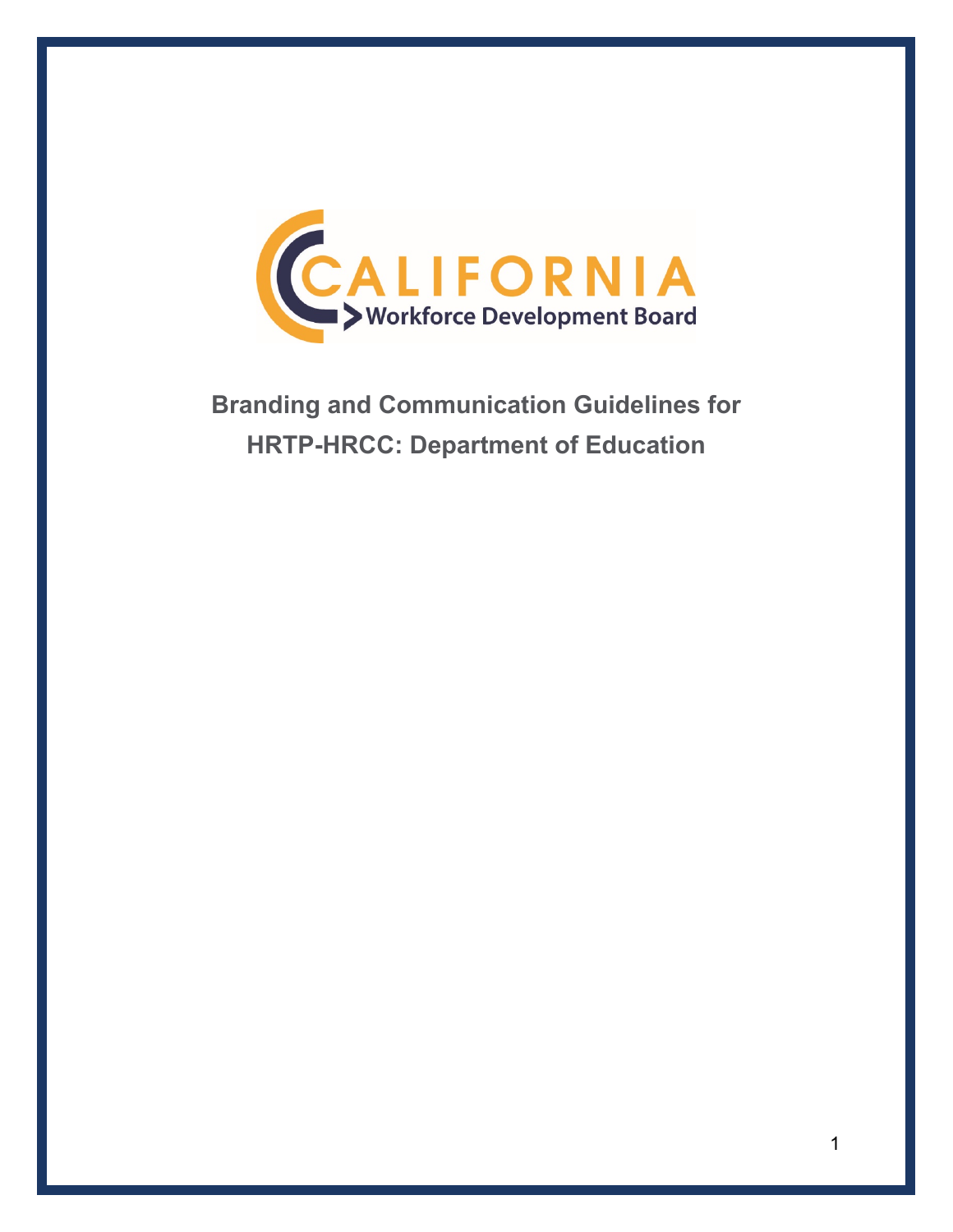## **Introduction**

The primary role of the California Workforce Development Board (CWDB) is to convene the state's workforce development partners to ensure a common vision, shared goals, and objectives under the [Workforce Innovation and Opportunity Act](https://www.doleta.gov/wioa/) (WIOA), and an aligned approach to program implementation accomplished through [California's Unified](https://cwdb.ca.gov/plans_policies/)  [Strategic Workforce Development Plan](https://cwdb.ca.gov/plans_policies/) (State Plan).

The CWDB is committed to a [high road vision](https://cwdb.ca.gov/initiatives/high-road-training-partnerships/) for the state's workforce development system that embodies the principles of job quality, worker voice, equity, and environmental sustainability. Implementing this vision through policy, programs, and other practices will benefit workers, job-seekers, and industry as well as the state's workforce development system.

Funding Guidelines have been established for the use of Department of Education funds.

This Branding and Communication Guidelines document provides guidance regarding the implementation of the requirements in the funding guidelines, and serves as a reference for grantees and contractors implementing Department of Education funded projects and programs around the state to ensure brand and messaging consistency.

Visit the [CWDB website](https://cwdb.ca.gov/) for more information regarding [High Road Construction Careers](https://cwdb.ca.gov/initiatives/hrcc/) and [High Road Training Partnerships.](https://cwdb.ca.gov/initiatives/high-road-training-partnerships/)

## **Media Releases and Events**

Grantees are encouraged to distribute news releases and organize press events at key milestones in coordination with the CWDB. Grantees may determine additional milestones to those listed below.

Key milestones include:

- Grant award announcement
- Program launch to consumers
- High interest events (examples: graduations, conference presentations, etc.)
- Operational milestones or technology delivery

Please send media releases, professional videos, and projects or event photos related to milestones to: [HRCC@cwdb.ca.gov](mailto:HRCC@cwdb.ca.gov) or [HRTP@cwdb.ca.gov](mailto:HRTP@cwdb.ca.gov) for further distribution and promotional use.

For participant video and photos, provide a signed photo release used by the organization, or the [CWDB standard photo release.](file://entcwib/cwib-share/Admin%20Group/Communications/Website/About%20Us%20Page/20.11.16%20CWDB%20Photo-Bio%20ReleaseReaderExtend.pdf)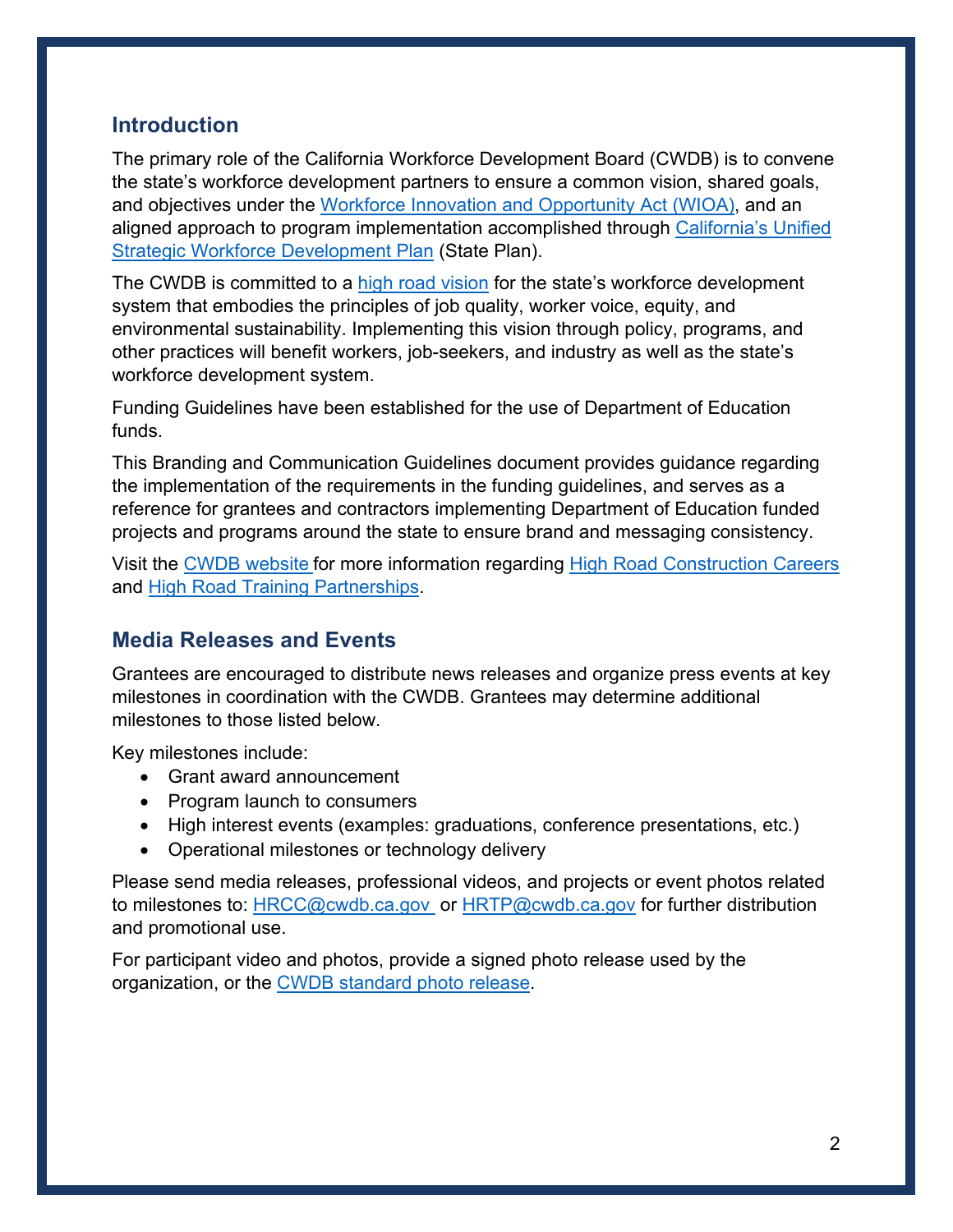### *Funding Boilerplate & Logo*

Include the CWDB/HRTP/HRCC Department of Education funding boilerplate and logos on all outreach and public-facing materials including, but not limited to, press releases, media advisories, printed collateral, event invitations and project/program websites.

### *Boilerplate*

[Program/Project Name] is part of the California Workforce Development Board's High Road Training Partnerships and High Road Construction Careers, which is funded through the Department of Education.

*Reference the HRTP, HRCC, and Department of Education on Social Media*

- Use the hashtags #CAWorkforce, #HRTP, #HRCC, and #HighRoad to connect with other projects and programs.
- Where possible, link CWDB logos to the CWDB website, [www.cwdb.ca.gov,](http://www.cwdb.ca.gov/) or the [HRTP](https://cwdb.ca.gov/initiatives/high-road-training-partnerships/) page.

# **Key Messages for Media and Public Events**

When giving media interviews or presenting in public, make it a top priority to mention the CWDB, with Department of Education as the funding source, any benefits to disadvantaged communities, and the way in which the high road approach benefits populations with barriers to employment.

Projects must also place an emphasis on the following:

- When issuing statements, press releases, requests for proposals, bid solicitations and other documents describing projects or programs funded in whole or in part with Federal money,
- The percentage of the total costs of the program or project which will be financed with Federal money
- The dollar amount of Federal funds for the project or program
- The percentage and dollar amount of the total costs of the project or program that will be financed by non-governmental sources
- Recipients must comply with these conditions under Division B, Title V, Section 505 of Public Law 115-245, Consolidated Appropriations Act, 2019

**Example:** [Pre-Apprenticeship Training Agency] works with low-income jobseekers to assist with resumes, mock-interviewing and job/skill training, and then connects these clients to high road, construction jobs with good wages and benefits.

Additional talking points and background to consider: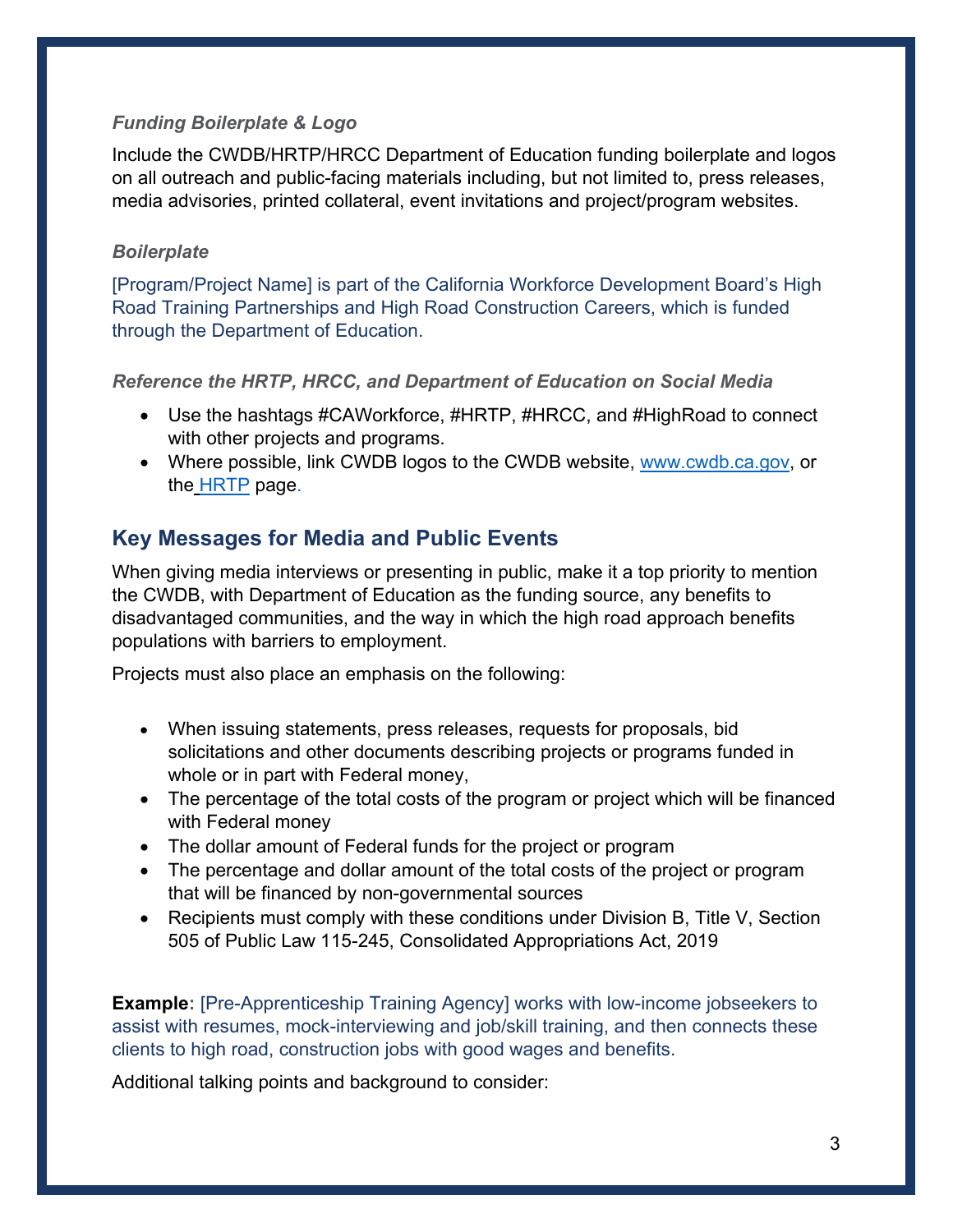## [PROGRAM/PROJECT NAME] is a partnership among [NAME PARTNERS] to [DESCRIBE WHAT THE PROJECT WILL DO].

- The California Workforce Development Board's High Road Training Partnerships are industry-based, worker-focused training partnerships that build skills for California's high road employers – firms that compete based on quality of product and public entities that strive to provide a high level of service through innovation and investment in human capital, thus generating family-supporting jobs where workers have agency and voice.
- High Road Training Partnerships create opportunities for populations with barriers to employment through innovation and investment in human capital, to generate family-supporting jobs where workers have agency and voice.

# **Acknowledgement of Federal Funding**

As required by [Public Law 101-166, Section 511](https://www.congress.gov/115/bills/hr6157/BILLS-115hr6157enr.pdf) (Stevens Amendment), all award recipients must acknowledge federal funding in documents that communicate funding, such as press releases, requests for proposals, bid invitations, and other documents describing projects or programs funded in whole or part with federal funds. This includes funding from the Department of Labor and the Department of Education.

Documents that communicate funding may include:

- Award Announcements
- Bid Solicitations
- Marketing materials (PowerPoints announcing funding)
- Press Releases (communicating funding, announcing a new activity or program with funding)
- Social media content
- Website content

Recipients are required to state (1) the percentage and dollar amounts of the total program or projects costs financed with federal funds, and (2) the percentage and dollar amount of the total costs financed by nongovernmental sources.

#### **General structure:**

This [project/publication/program/website, etc.] [is/was] supported by the [federal sub-agency] of the [federal agency] as part of an award totaling \$XX [Insert total NFA amount here} with XX percentage financed from nongovernmental sources.

#### **Example:**

This Wagner-Peyser Program bid solicitation is supported by the Employment and Training Administration of the U.S. Department of Labor as part of an award totaling \$361,633 with 0% financed from non-governmental sources.

Refer to [Stevens Amendment FAQs](https://www.careersourcepbc.com/Portals/0/Documents/Communications/stevens-amendment%5B1%5D.pdf?ver=vy3FRBUYhnnXUO0Dy_rPkw%3D%3D×tamp=1603391957666) for more information.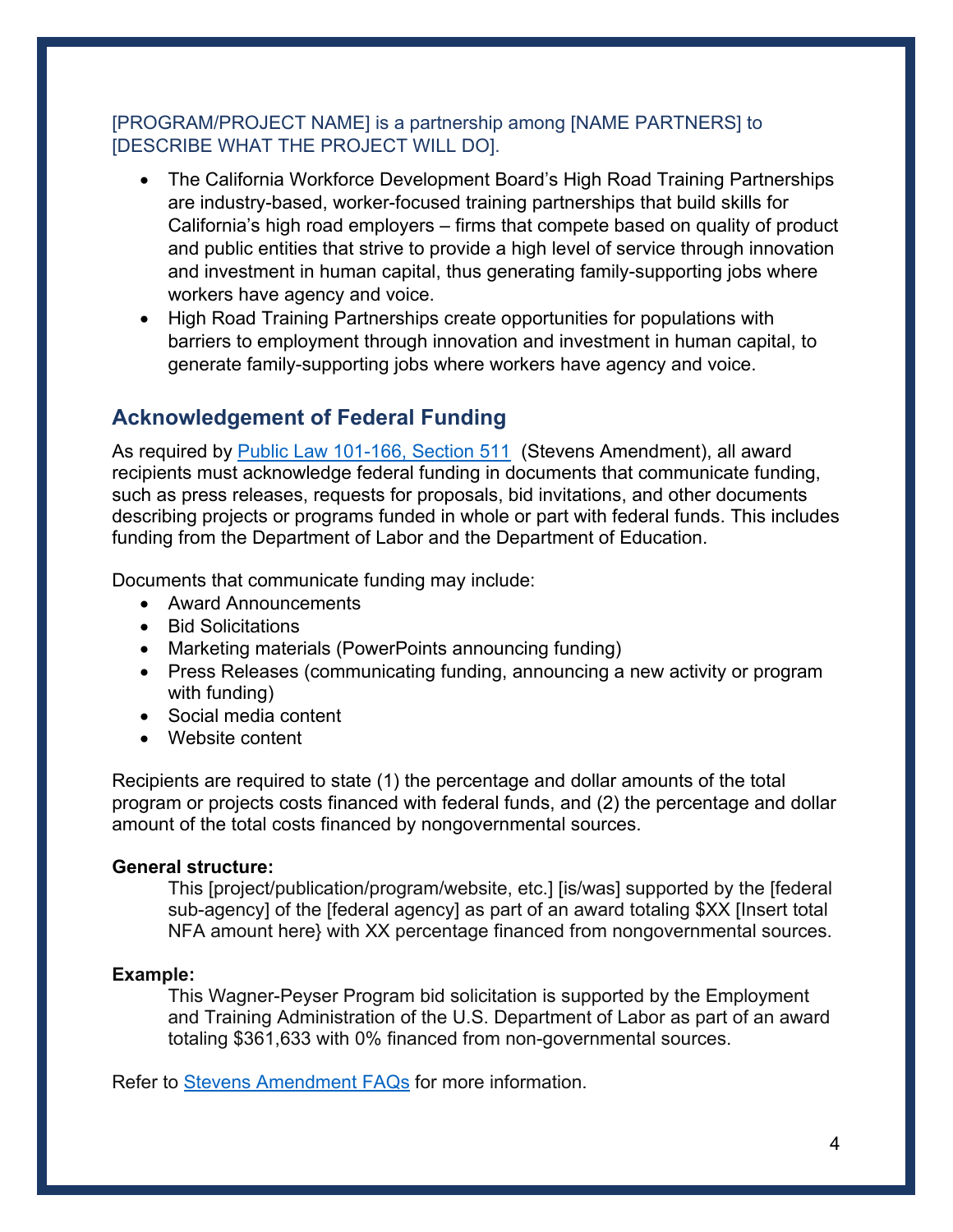## **Sending Photos to the CWDB**

We are open to receiving photos in order to further spotlight the work we are partnering to do.

Please provide:

- Images of candid moments or action shots.
- High resolution images of at least 300 dpi.
- Images saved in JPG or PNG formats.
- A pdf copy of all written consent forms from individuals in the images.

## **Contacts**

Please direct all inquiries to the email addresses listed below.

*Press Inquiries and Support*

• CWDB: [HRCC@cwdb.ca.gov](mailto:HRCC@cwdb.ca.gov) or [HRTP@cwdb.ca.gov](mailto:hrtp@cwdb.ca.gov)

### *General Public Inquiries*

• CWDB: [HRCC@cwdb.ca.gov](mailto:HRCC@cwdb.ca.gov) or [HRTP@cwdb.ca.gov](mailto:hrtp@cwdb.ca.gov)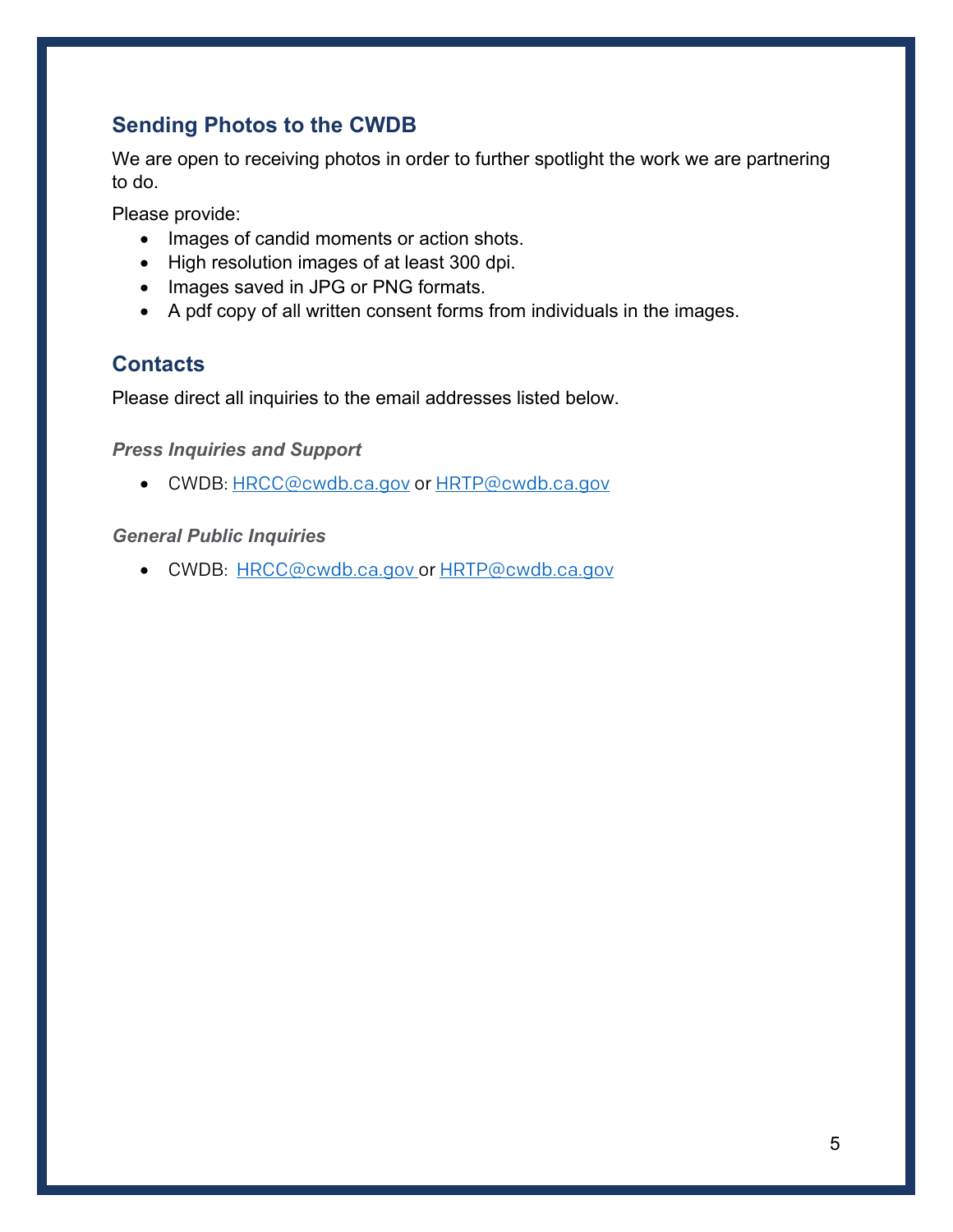## **California Workforce Development Board Logos**

Grantees may use the CWDB and High Road logos in their printed material and on their website. Please do not download our logos from the website. Please request a logo by contacting us directly.

#### *California Workforce Development Board Logos*

When using the CWDB logo alongside the HRCC logo, always use a black and white version of the CWDB logo. Additionally, you must not alter the CWDB logo in any way. If you use the CWDB logo, you must keep the CWDB brand colors, as displayed below.





## *High Road Training Partnership Logos*

When using the CWDB logo alongside the HRTP logo, always use a black and white version of the CWDB logo. Additionally, you must not alter the High Road logo in any way. If using the color High Road logo, you must keep the High Road brand colors, as displayed below.